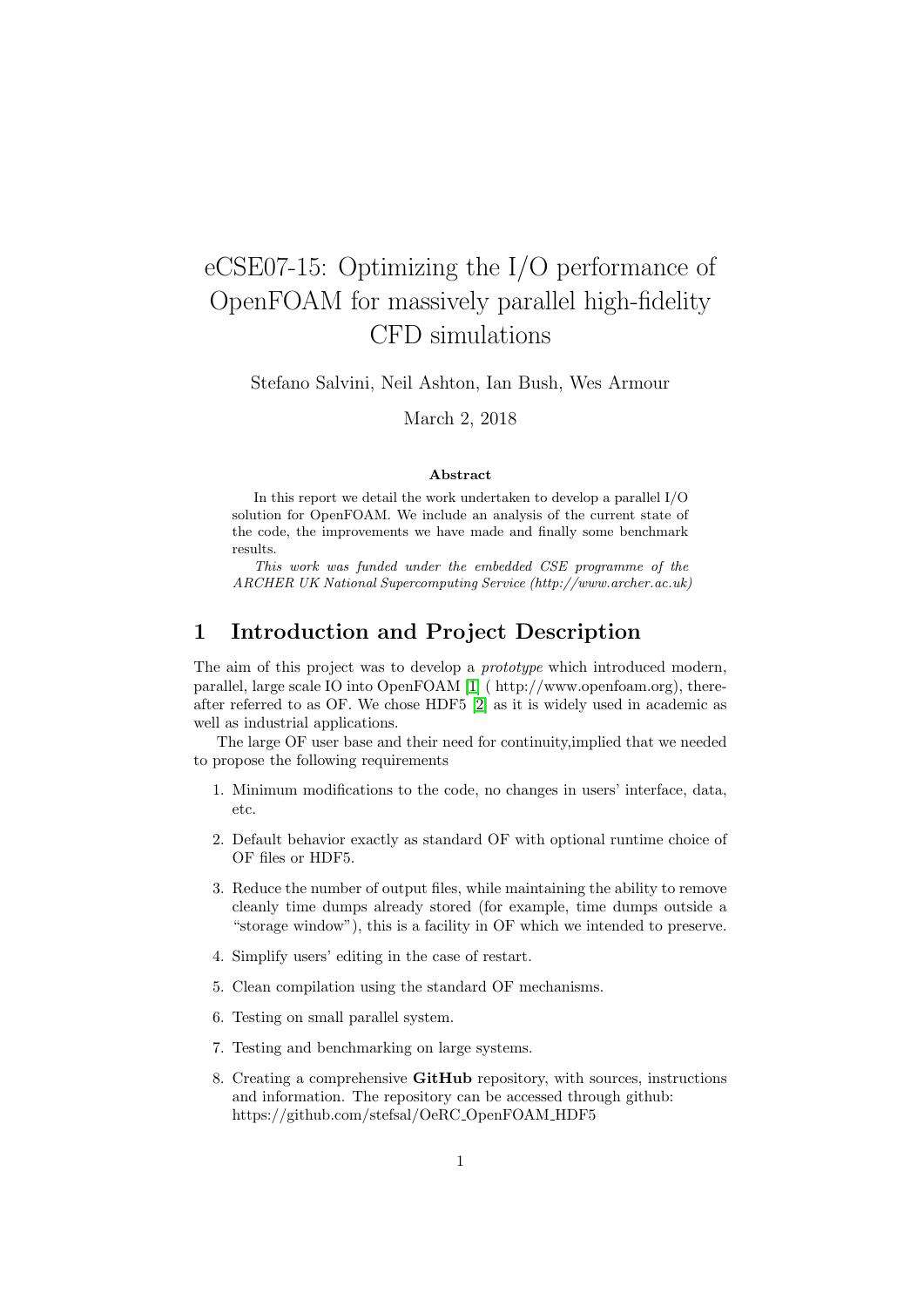All have been achieved with the total number of files per checkpoint being reduced from the number of processors× number of variables to either a single file or multiple files if processor bunching is used. The following sections describe the modifications to the code and the results of the benchmarking exercise.

## 2 Methodology

OF (OpenFOAM) is a comprehensive, flexible, widely used package for CFD computation. Its flexibility allows users to plan, implement and solve a wide range of problems problems using "semi-symbolical" definitions. Items such as discretization and solution methods can be defined transparently, avoiding the finer details of their implementation. A range of templates, solutions, codes etc. are also available.

Whilst OpenFOAM has many strengths it's code design has resulted in some fundamental weaknesses for I/O.

- 1. Parallelism is not optimal. OF uses MPI, but MPI is linked internally within the executable at em run time, rather than at link time. That implies that MPI facilities in use and their locations in the code are limited, a sort of MPI "dummy" library is for serial use. The intention was to have a single executable. However, irrespective of whether OF is called through mpirun, as MPI is linked in the executable (source level), the execution parameter "-parallel".
- 2. The point above implies that widely used, third party, advanced parallel libraries such as PETSci (ANL) cannot be currently used.
- 3. The OpenFOAM I/O system has several characteristics that make it less than ideal for HPC systems
	- (a) At each of  $N_T$  time dumps (steps) of interest, each of the  $N_P$  processes creates and writes a file for each of the  $N_F$  quantities required (e.g., pressure, velocity field, etc.). Thus the number of files created is  $F = N_t \cdot N_P \cdot N_F$ . For example, a large-ish scale problem, with  $N_T = 100$ ,  $N_P = 10000$ ,  $N_F = 20$ , would generate 20 million files. This would be, to say the least, impractical in a non-dedicated large-scale HPC environment.
	- (b) Objects types, such as scalars, vectors, tensors, matrices etc. are defined in OF, but only accessible at IO time as collections of individual data items, stripped of any metadata. For examples, when writing a vector, the length of the vector is not available.
	- (c) Each individual entry (number) is output independently directly to an external file. This is very inefficient as no pipelining is possible and use of full cache lines is denied, thus increasing memory traffic, etc.
	- (d) The code is extremely complex. For example, attaching metadata to the objects values, would be costly and could cause unpredictable side-effects without in-depth changes to the code.
	- (e) The mechanism for input data is cumbersome, where each element is read in character by character then decoded.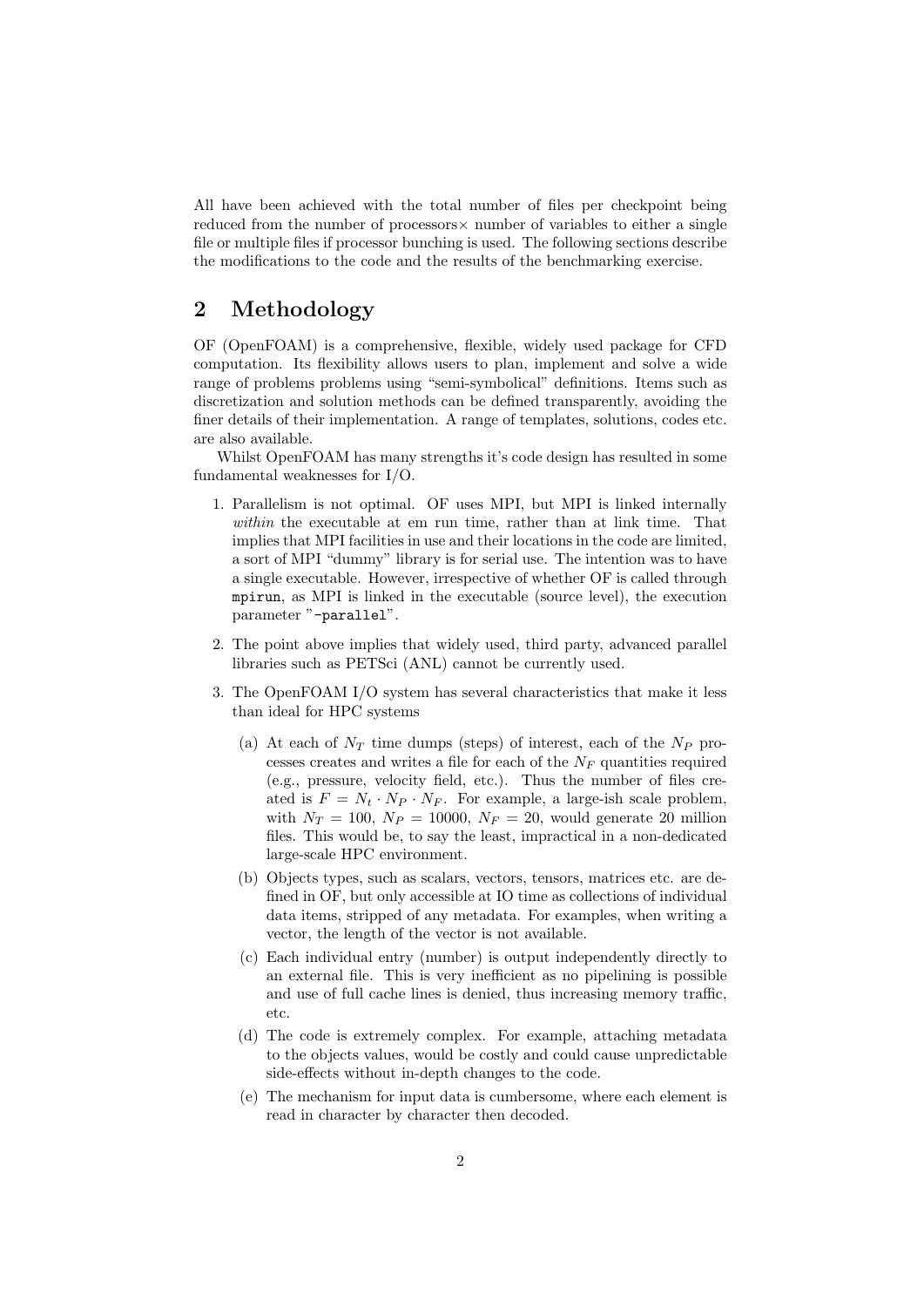4. Restarts pose a particular problem. To edit/change the boundaries, files are consolidated across all processes in a single file. The interior values, the major portion, are at the top, the boundary values, the smallest portion at the bottom. As no tools are provided, users need to manually edit the consolidated file using standard editors: for large problems can be very large (possibly 100s GBytes). Users' have reported that this could take a very long time, if at all practical.

Given initial unavoidable staffing issues, which led to some lost time, we decided to focus on several achievable targets:

- 1. Input from files would not be considered, because of its complexity, the resources it would take and the potential deep modifications of the code. Reluctantly, we decided that that would also apply to initial data, such as distributed cells data etc. These files are also fewer, in most cases, than output files. Future work is however to deliver this functionality.
- 2. We chose to use HDF5. HDF5 is used by a great number of academic, industrial and commercial large scale applications in many different fields and locations.

We proposed the following requirements

- 1. Minimum modifications to the code, no changes in users' interface, data, etc.
- 2. Default behavior exactly as standard OF with optional runtime choice of OF files or HDF5.
- 3. Reduce the number of output files, while maintaining the ability to remove cleanly time dumps already stored (for example, time dumps outside a "storage window"), this is a facility in OF which we intended to preserve.
- 4. Simplify users' editing in the case of restart.
- 5. Clean compilation using the standard OF mechanisms.
- 6. Testing on small parallel system.
- 7. Testing and benchmarking on large systems.
- 8. Creating a comprehensive GitHub repository, with sources, instructions and information. The repository can be accessed through github: https://github.com/stefsal/OeRC OpenFOAM HDF5

All requirements have been implemented in full:

- 1. Achieved. Only 6 (six) sources have been modified: (OFstream.C , OFstream.H, OSstream.C, OSTreamI.C , OSstream.H and regIOobjectWrite.C )
- 2. Achieved. Notice that because of code complexity and in order to avoid extensive modifications, potentially involving a large number of compilation units, two environment variables have been created to select (details in github):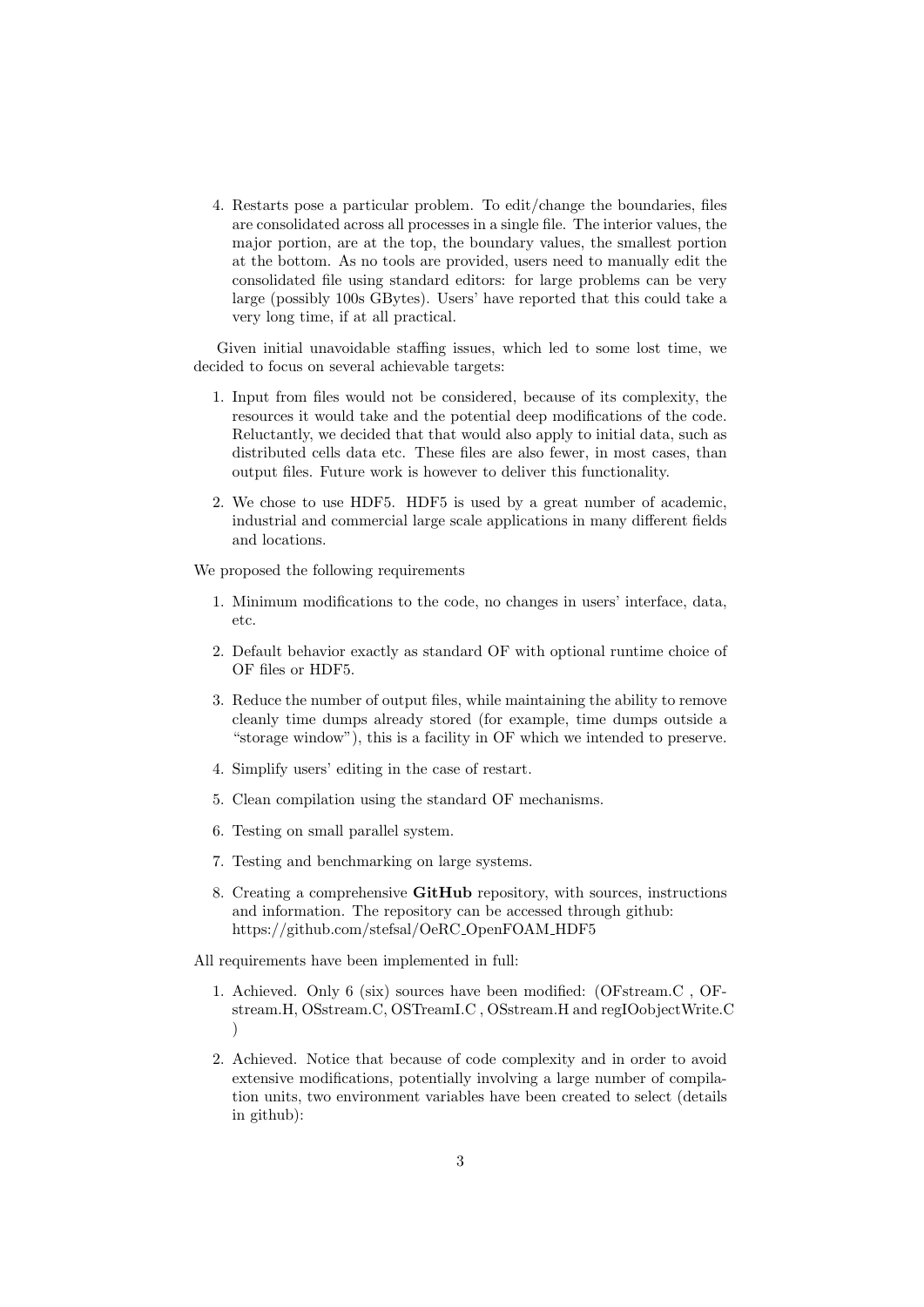- Using OF standard or HDF5 files.
- 'Bunching' output from processes (see below) to maximize system throughput.
- 3. Achieved. Either of two modes of operation can be selected:
	- All-processes one HDF5 file is written by all processes for each time stamp for a total number of  $N_T$  files. In the example above, 100 files would be created, not 10,000,000.
	- **Bunching** Processes are grouped into bunches, of size B to create  $N_P/B$ HDF5 files: if in the example,  $B = 100$ , then  $100*100 = 10,000$  HDF5 files would be created.
- 4. Achieved. Interior and boundary values are now stored separately in HDF5 files: they can be concatenated trivially to form the original OF file.
- 5. Achieved: replace the six sources with those in the github repository, modify two compiler/linker options file then build OF using the standard scripts/commands. Full instructions are included in the github repository.
- 6. Achieved: Extensive testing has been carried out.
- 7. Achieved: Benchmarking has been completed on ARCHER.
- 8. Achieved: https://github.com/stefsal/OeRC OpenFOAM HDF5 .

#### 2.1 HDF5 implementation

To preserve the possibility of deleting individual time dumps, for example retaining only the last few, we needed a suitable structure. In OF, each process create a separate directory, indexed by process number; there is then a subdirectory for each time dump.

We had two issues in creating a suitable structure:

- 1. using the process name as an identifier (one HDF5 file for each process) would create  $N_P$  HDF5 files, with appropriate structures within, very much like in OF directories. However, deleting time dumps would not be straightforward: space would not be recovered, just simply lost. The only way to recover it would be to "recompact" the HDF5 file, which is rather time consuming.
- 2. The alternative would be storing within each process directory a separate HDF5 file for each time dump. This, unfortunately, would reduce the number of files only by a factor  $N_F$  to  $N_T * N_P$ . In our example, 100 ·  $10000 = 1,000,000$  files would still be created.
- Hence we inverted process name and time dump in the storage structure: there is an HDF5 for each time dump, and within it all data (datasets) are grouped by process name. In other words, for each process name, the data structure is the same. That allows the clean removal of time dumps, without incurring in the issues at the previous point.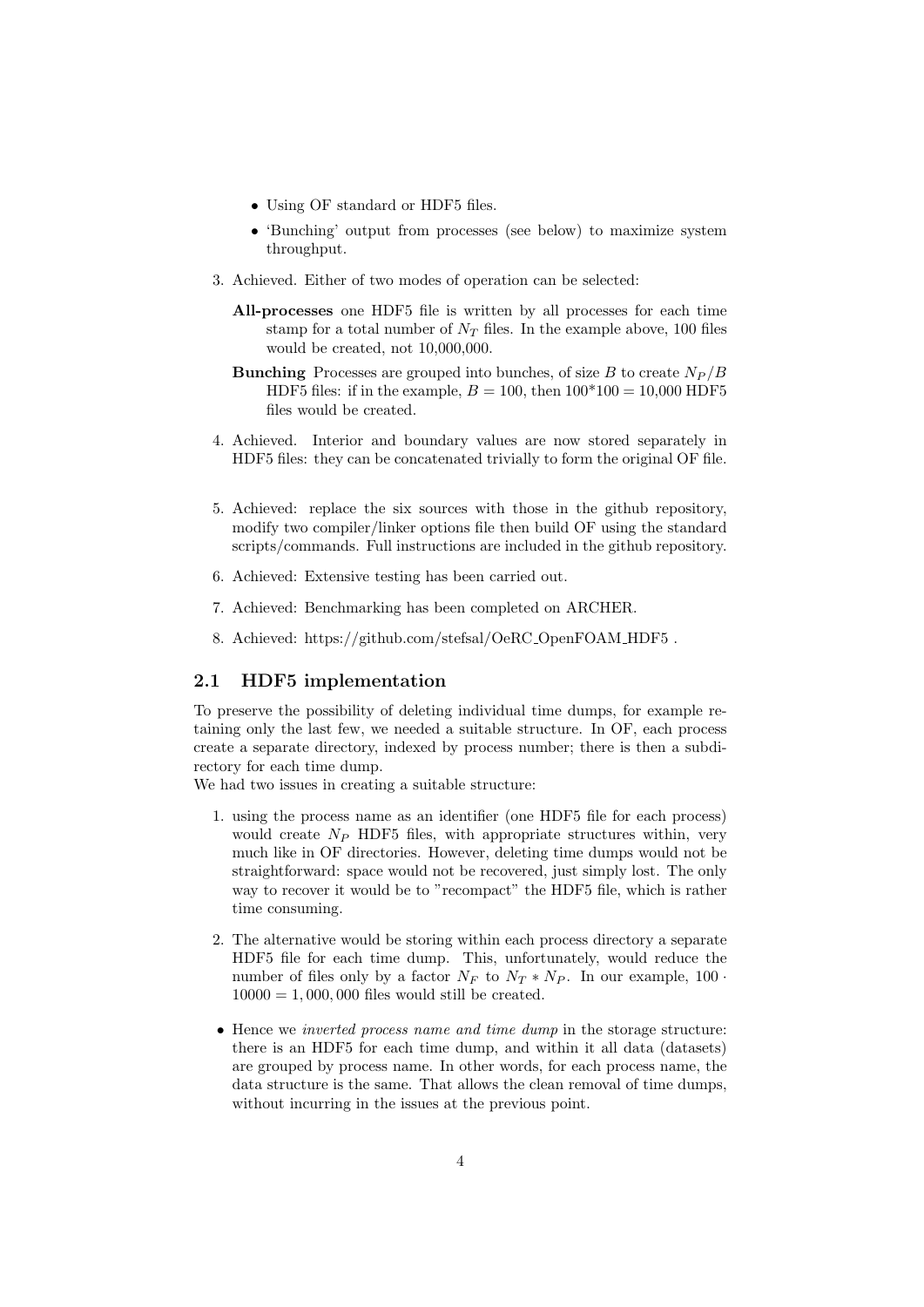<span id="page-4-1"></span><span id="page-4-0"></span>

Figure 1: [\(a\)](#page-4-0) Ahmed car body flow physics and [\(b\)](#page-4-1) Ahmed car body dimensions different turbulence modeling approaches. See example,  $\mathcal{L}$  $\mathbf{v}$  several concepts of hybridization between LES and RANS and RANS and RANS and RANS and RANS and RANS and RANS and RANS and RANS and RANS and RANS and RANS and RANS and RANS and RANS and RANS and RANS and RANS and

- The HDF5 dataset (*filescontents* are byte-wise identical to the OF standard files. Extracting them shows exactly that. mean streamlines and enhance the three-dimensionality as well as  $\mathcal{O}$
- Using HDF5 does not write the standard OF files and then copy them. Output is instead written to an internal buffer then streamed in bulk to HDF5. At no time, unless no HDF5 is not required, are standard OF files created or written. HDF5 files are written directly from within OF.
- $\bullet$  Time constraints prevented us to implement full MPI-parallel HDF5. MPIbased HDF5 APIs were only available for C and not  $C_{++}$ , so all interfaces to HDF5 would need to be reworked, including any OF data required by them.
- Currently, we use HDF5 serial in two different modes, as previously mentioned:
	- All-processes one HDF5 file is written by all processes for each time stamp for a total number of  $N_T$  files. In the example above, 100 files would be created, not 20,000,000. As the HDF5 files can only be written *serially*, a parallel *lock* allows only one process at the time to write the data to HDF5 file. However, the data have been written to a buffer beforehand, hence the whole buffer is written in one go, fully using any pipelining that the system can offer.
	- **Bunching** Processes are grouped into bunches, of size B to create  $N_P/B$ HDF5 files: if in the example,  $B = 100$ , then  $100*100 = 10,000$  HDF5 files would be created.

there is one independent lock per bunch, so bunches can write disjoint HDF5 files independently and concurrently. HDF5 file names now show not just the time but the lowest and highest process number in the bunch. The network bandwidth can therefore be better exploited. If  $b<sub>P</sub>$  is the bandwidth from each process to storage, the total bandwidth used would be  $b_B = \max(b_P \cdot N_P / B, b_N)$ , where  $B_N$ is the overall network bandwidth.

### 3 Benchmarking

To benchmark the code, the Ahmed car body test-case was chosen. The Ahmed car body [\[3\]](#page-6-2)[\[4\]](#page-6-3) represents a generic car geometry with a slanted back and a flat front and has been extensively tested in the literature [\[5\]](#page-6-4).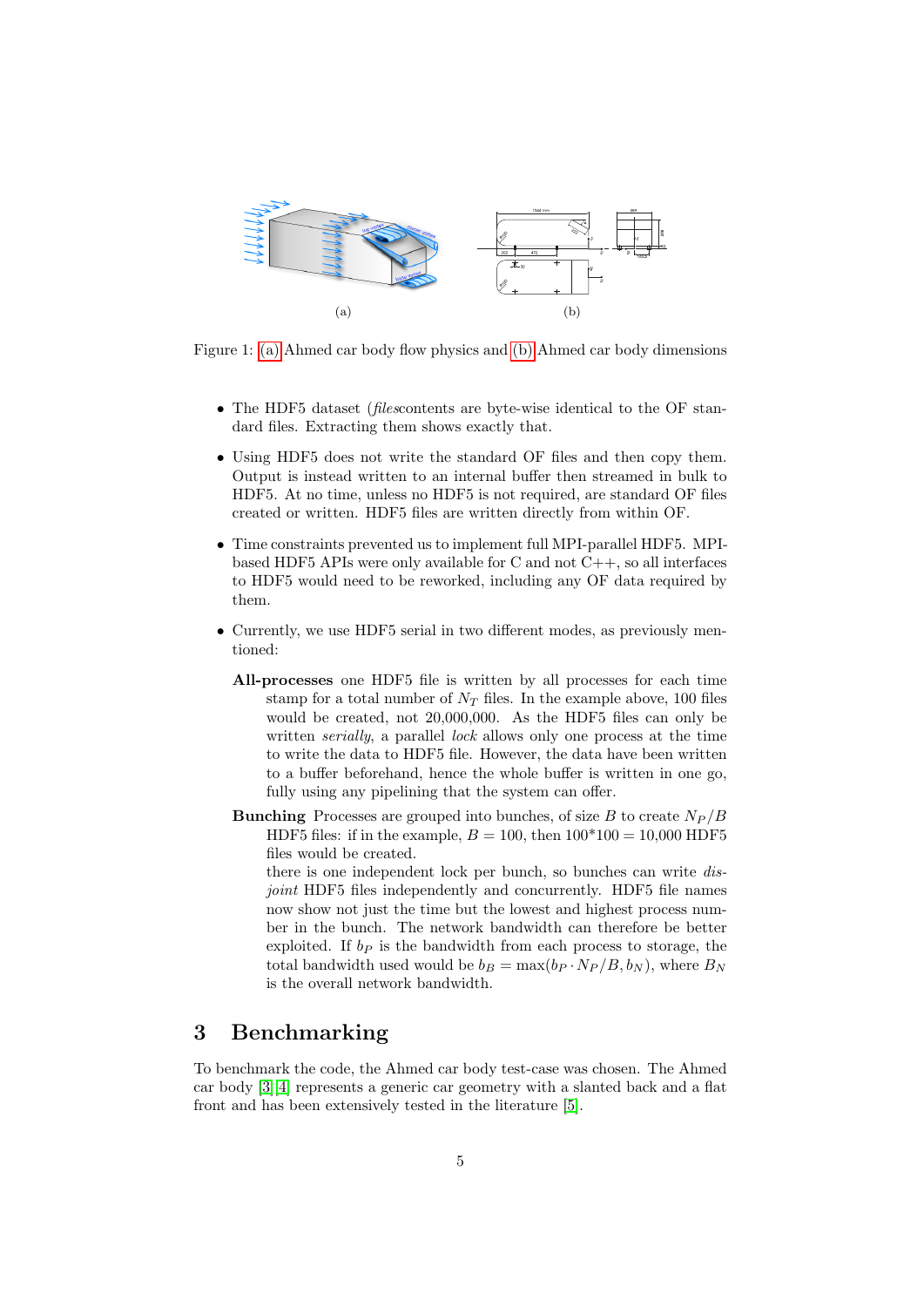#### 3.1 Computational grid and boundary conditions

The flow is at a Reynolds number of  $Re = 768,000$  based on the body height and the free-stream velocity  $U_{\infty} = 40ms^{-1}$ . An inlet condition is imposed at upstream of the body and an outlet condition is imposed downstream. A no-slip wall condition is imposed on the ground floor and car body, with slip conditions applied to the wind tunnel walls.

An unstructured snappyHexMesh generated 13 million cell mesh was used for this mesh, the first near-wall cells over the car body had a  $y^+$  < 1 and the refinement was concentrated on the near-wall and separation regions. The timestep is 0.0002s and the simulation is run for 2s of physical flow-time resulting in 10,000 iterations.

#### 3.2 Results

The test-case was simulated on ARCHER using the cray-hdf5/1.8.14 HDF5 module and a custom compilation of OpenFOAM 4.1 with the only modifications being the 6 six sources files mentioned previously. Benchmarking simulations were conducted on 192 cores ( 67,000 cells per core) although similar trends were observed for larger core counts. For each 10 checkpoints were taken but the timing data is for a single checkpoint. Table [1](#page-5-0) shows a breakdown of the time for each checkpoint together with the number of files.

|                     | Time for checkpoint | Files      | Zip one checkpoint |
|---------------------|---------------------|------------|--------------------|
| OF Default          | İS                  | 38,400     | 600s               |
| HDF5 (No bunching)  | 152s                | 10         |                    |
| $HDF5$ (Bunches=40) | 21s                 | 50         |                    |
| $HDF5$ (Bunches=20) | 6.5s                | 100        |                    |
| $HDF5$ (Bunches=10) | 3.6s                | <b>200</b> | 140s               |
| $HDF5$ (Bunches=2)  | 3.5s                | 1000       |                    |

<span id="page-5-0"></span>Table 1: Time and number of files for the checkpoints from different I/O methods

It can be seen that the HDF5 timing is strongly correlated to the number of bunches, which is due to the network bandwidth explained in the previous methodology section. The optimum number of bunches is 10-20 depending on the desired number of files. All HDF5 solutions produce large reductions in the number of files, which has the associated advantage of using usability. It is common to transfer or compress checkpoints after simulations. Working with fewer files means these times are massively reduced, which outweighs the increase in the checkpoint during the simulation. Typical simulations don't checkpoint more than 10 times so the time to checkpoint is very small compared to the entire simulation. For the simulation with 192 cores, the total simulation time to 2s of physical time was 27hrs, whereas checkpoint time was only 36s for HDF5 (Bunches=10).